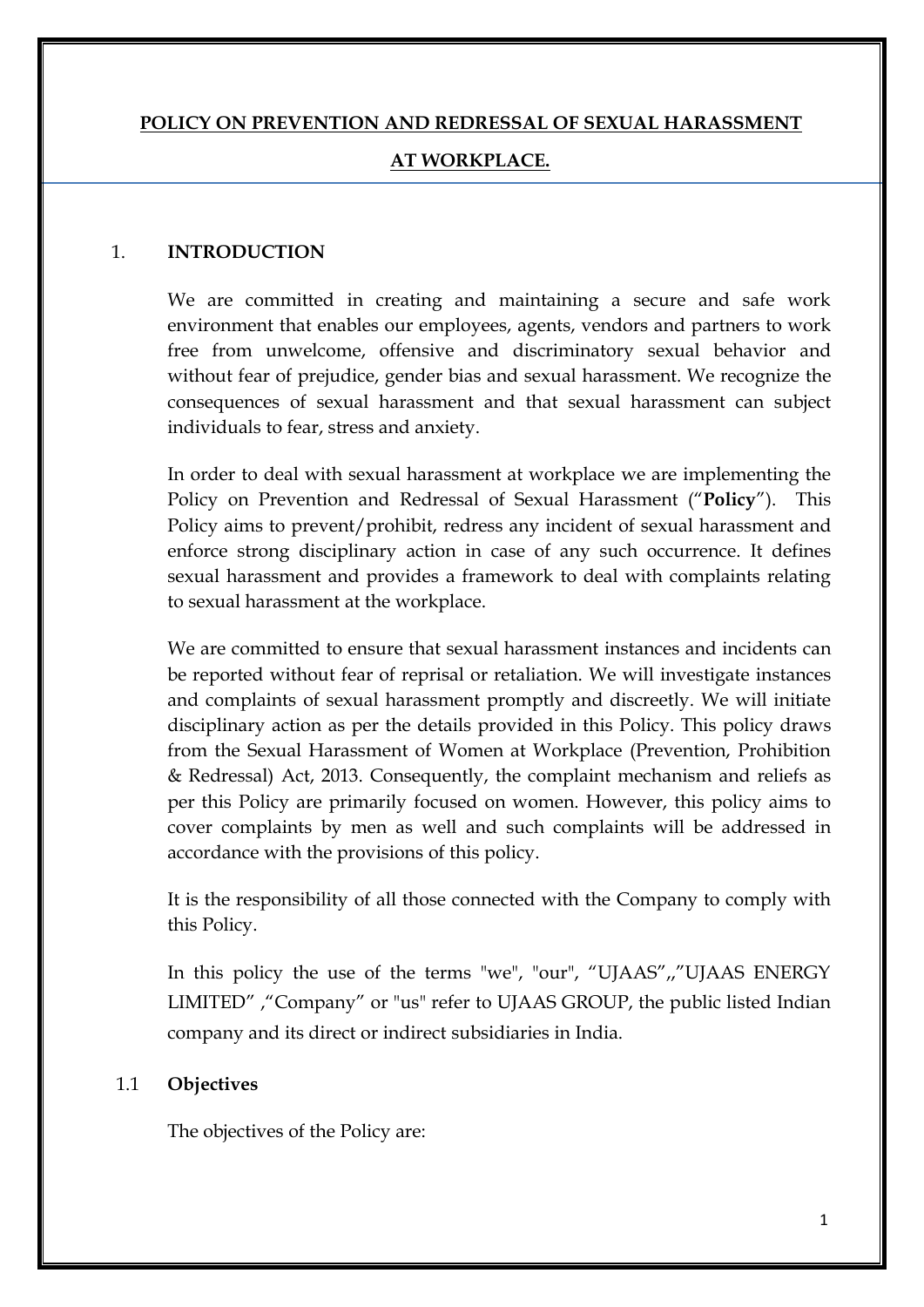- (a) provide work environment free from fear, reprisal, coercion, discrimination and harassment of sexual nature;
- (b) define sexual harassment and provide a clearly stated codified redress for any sexual harassment occurring at workplace;
- (c) enable all those working or associated with the Company or visiting the Company premises to raise their concerns and make complaints without any fear;
- (d) express zero tolerance to any sexual harassment at workplace through prevention, resolution and deterrence of acts of sexual harassment;
- (e) provide procedure for resolution, settlement or prosecution complaints of sexual harassment; and
- (f) conduct fair inquiry and reach reasonable decision in a timely manner.

## 1.2 **Who does this Policy apply to?**

The Policy applies to all those employed and associated with UJAAS and its subsidiaries in India irrespective of whether they are regular, temporary, ad-hoc or daily wage basis employees. The Policy also covers all contract workers, consultants, retainers, probationers, trainees, and apprentices or called by any other such name engaged by us whether the terms of their employment are expressed or implied. This Policy also applies to all vendors, contractors, customers, agents and suppliers who do business with us.

#### 2. **DEFINITIONS**

- (a) **Aggrieved person**: Any person (employed, associated and visiting the Company) who complained of sexual harassment.
- (b) **Respondent**: Any person (employed, associated with Ujaas Group) against whom Aggrieved Person has complained under this Policy.
- (c) **Sexual Harassment**: Includes one or more of the following unwelcome acts or behaviour (whether directly or by implication):
	- (i) physical contact or advances (e.g. pushing, grabbing, jostling, touching the body and / or attempts to do so);
	- (ii) demands and requests for sexual favours (e.g. unwanted sexual attention, forcing to spend time together);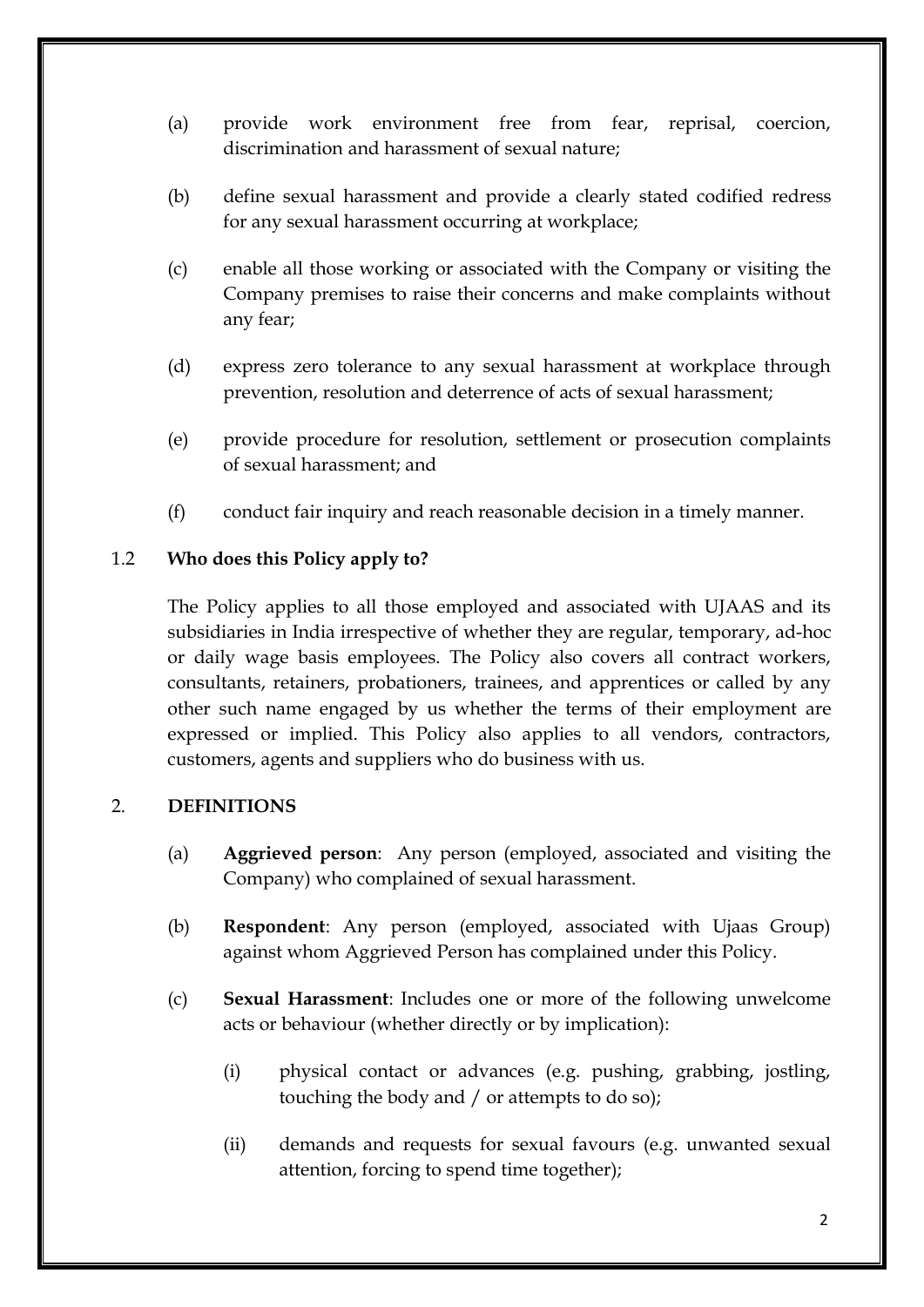- (iii) making sexually coloured remarks (e.g. verbal sexual innuendos such as jokes, suggestions, or hints about sexual behaviour, comments about physical appearance, offensive comments abusive language);
- (iv) showing pornography (e.g. Display, giving or sending of pornography in the form of pictures, books, magazines, postcards, photos, animation, sound recording, film, video, and video games done personally and/ or via documents, or by telephone, cellphone messages, web site communication, or emails); or
- (v) any other physical, verbal and non-verbal behaviour of sexual in nature (e.g. non-verbal communication such as staring, gestures of sexual nature, following the person, stalking, persistent visiting, telephoning, sending of cell-phone messages, or other invasions of personal privacy, spreading rumours about sexuality, gender and / or character of a person).

In addition to above definition, if there are following circumstances along with or apart from, it shall amount to sexual harassment (creation of hostile work environment).

Hostile Work Environment will include the following:

- i) direct or indirect promise of preferential (special) treatment in employment;
- ii) direct or indirect threat of detrimental (harmful / damaging) treatment in employment;
- iii) direct or indirect threat about present or future employment status; or
- iv) creation of conditions and situations that interfere with work or creation of an intimidating or offensive or work environment.

v) humiliating treatment likely to affect health and / or safety of the Aggrieved Person.

(d) **Workplace**: Includes all offices, factories and Sites of UJAAS and any place visited by the employee arising out of or during the course of their employment including transportation provided by the Company for undertaking such journey.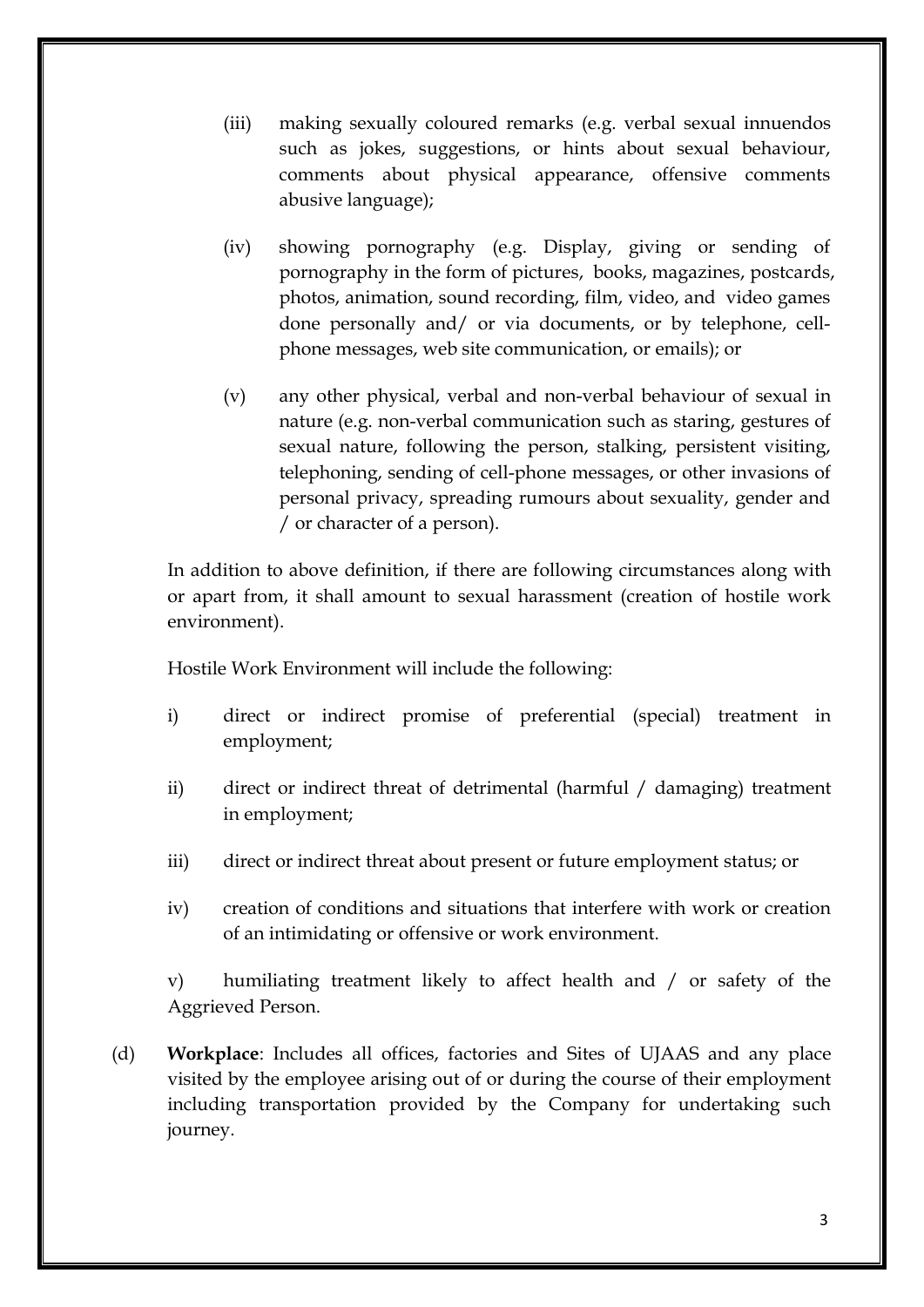# 3. **COMPLAINT MECHANISM**

There will be an Internal Complaints Committee ("**ICC**") at the head office in Indore.

# 3.1 **Composition of the Internal Complaints Committee (ICC)**

Not less than half of the members of the ICC shall be women and the member of the ICC shall comprise of:

(a) one presiding officer who shall be a senior level woman employee of the Company;

- (b) not less than two members from employees committed to the cause of women or who have experience in social work or have legal knowledge; and
- (c) one member from an NGO or association committed to the cause of women or a person who is familiar to issues relating to sexual harassment.

# 3.2 **Tenure and quorum of ICC:**

The members of ICC shall hold office for a period not exceeding 3 years from the date of nomination.

A quorum of 3 members is required to be present for the proceedings to take place. The quorum shall include the presiding officer of ICC, one member of ICC and the third party representative / NGO member.

# 4. **COMPLAINT RESOLUTION**

The Aggrieved Person should attempt to indicate to the person indulging in the sexually offensive behaviour that the behaviour is un-welcomed, and specifically requesting the Respondent to stop the behaviour. Where the Aggrieved Person feels that they cannot ask the Respondent to stop offensive behaviour, or in spite of having done the same, behaviour continues, they may ask for the behaviour to be dealt with under the grievance procedure.

It is important that the Aggrieved Person keeps a written record of dates, times, details of the conduct and witnesses, if any. Each complaint should at the minimum be specific as to:

] Nature of sexual harassment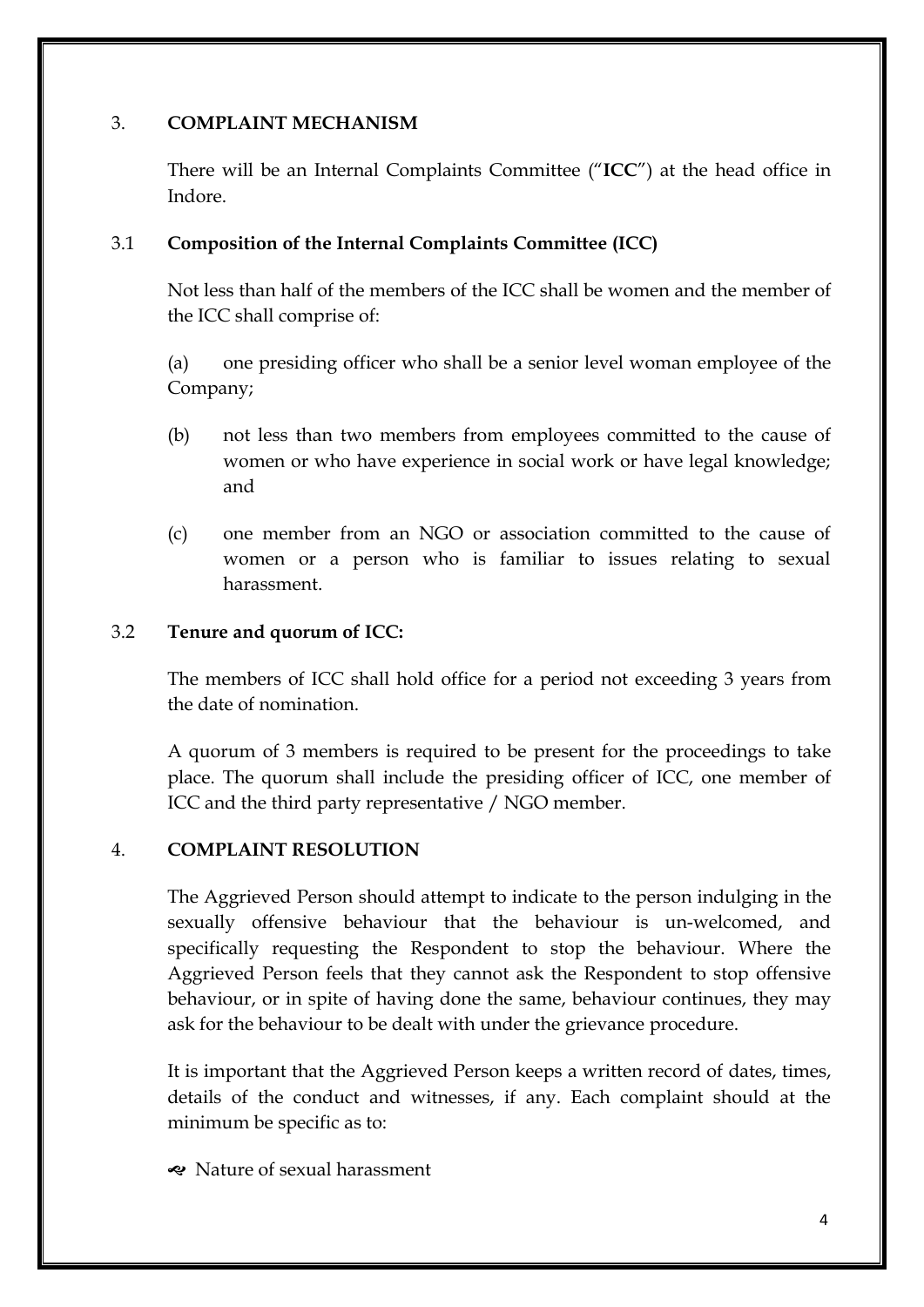- $\triangleleft$  Identity of the person involved in the acts of sexual harassment
- $\triangleleft$  Facts and circumstances in support of the complaint
- $\triangleleft$  List of witnesses

The Aggrieved Person can inform and approach any member of ICC member with a written complaint, supporting documents and list of witnesses to info@ujaas.comwithin period of 3 months from the date of the incident/s. In case the Aggrieved Person is not able to register complaint due to any physical incapacity, complaint can be registered with written consent from the Aggrieved Person either by relative, friend, colleague, an officer of the National Commission for Women or State Women's Commission or any other person who has knowledge of the incident.

In case the Aggrieved Person is not able to register complaint due to mental incapacity, complaint can be registered with written consent from either of the Aggrieved Person's relative, special educator, a qualified psychiatrist or psychologist, guardian or authority under whose care the Aggrieved Person is receiving treatment or care, any person who has knowledge of the incident jointly with the Aggrieved Person's relative, friend, colleague, special educator, a qualified psychiatrist or psychologist, guardian or authority under whose care the Aggrieved Person is receiving treatment or care.

Where the Aggrieved Person is dead, complaint can be filed by any person who has knowledge of the incident with written consent of the legal heir of the Aggrieved Person.

ICC may extend the time limit not exceeding 3 months by recording the reasons in writing if it is satisfied that the circumstances were such that prevented the Aggrieved Person from filing the complaint during the period.

When the Complaint is received, it will be promptly investigated in a fair and expeditious manner by ICC in accordance with the Policy. In the event of a written complaint received by ICC, it shall look into the complaint within 10 working days of receipt of complaint. In case of receipt of the complaint by the Management and / or the Human Resources (HR) department / mechanisms and / or any other person in the Company; it shall be immediately handed over to ICC.

Irrespective of whether the Aggrieved Person opts to initiate criminal proceedings under the IPC, ICC shall be bound to initiate and conduct proceedings as laid out under this Policy. ICC will maintain a register / record to endorse the complaint received by it. The contents of the register shall be kept confidential and shared only for related purposes.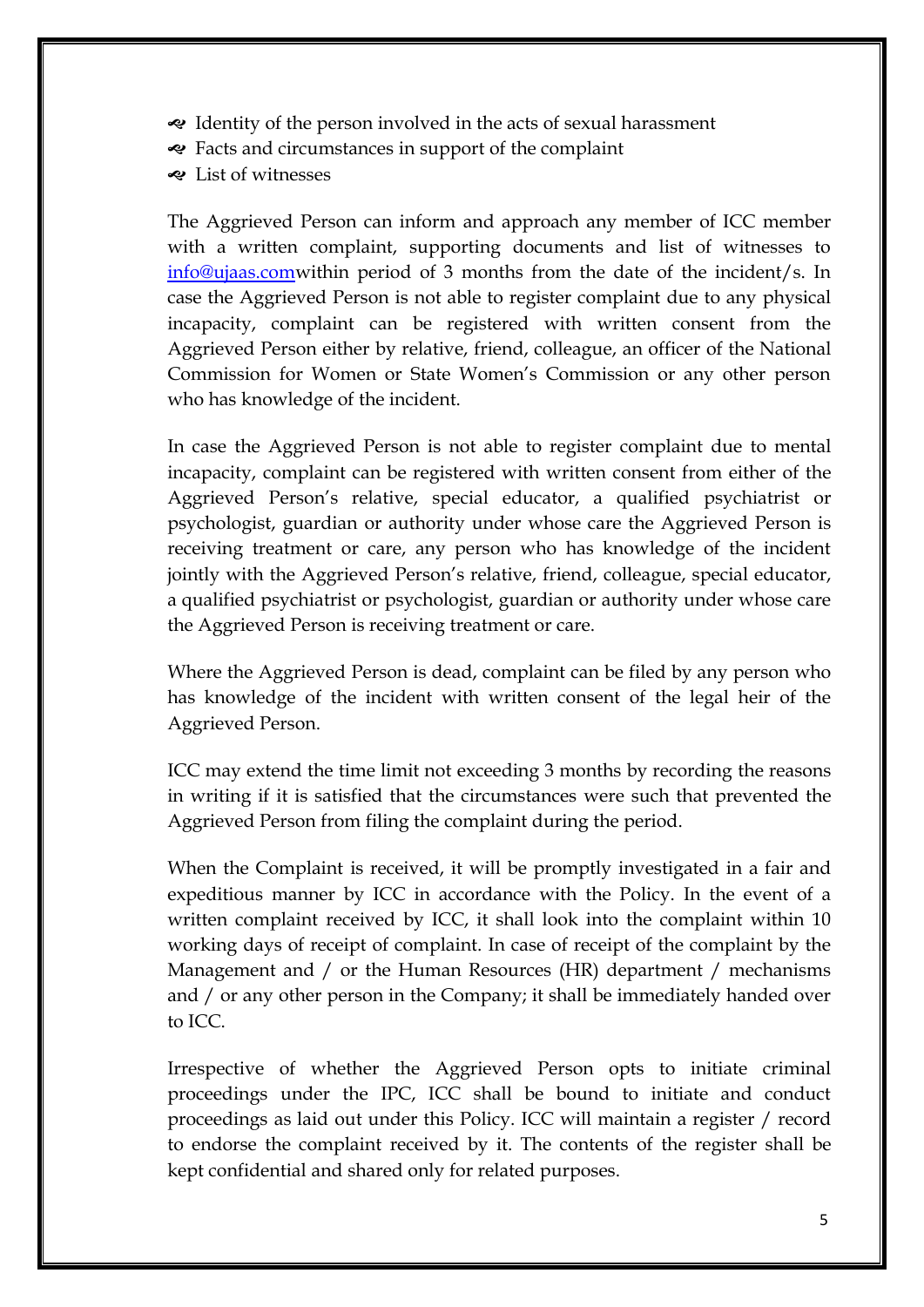# 4.1 **Conciliation**

The purpose of ICC is to resolve/redress the complaint of the Aggrieved Person. Hence, the first step by ICC will be to make an attempt to resolve the raised issue through mutual discussion between the Aggrieved Person and the Respondent. The mutual discussion will be considered based on the gravity of misconduct as construed by the Aggrieved Person and their consent to the adopt conciliation process.

On the request of the Aggrieved Person, within 30 working days after the 1st meeting, ICC after making sure that the Aggrieved Person is not opting for conciliation under any force / threat will take steps towards settling the matter between the Aggrieved Person and the Respondent. This will be done through the process of separate and joint meetings. Conciliation will be completed within 50 days of initiation of the conciliation process. During the process of conciliation ICC will endeavour to resolve the matter and reach amicable resolution by means of meetings and discussions. No monetary settlement shall be made basis of the conciliation.

ICC will record the terms of settlement acceptable to the Aggrieved Person and the Respondent and file a closure report with the HR department to take further action as recorded in the settlement. Copies of the settlement shall be provided to the Aggrieved Person and the Respondent. All persons involved in the conciliation will maintain the dignity and confidentiality of the persons involved. The Aggrieved Person will have the right to withdraw from the conciliation process by stating the reasons for withdrawal to ICC.

Post the conciliation process, after the settlement is arrived, ICC will not do further enquiry in the complaint. Reasonable follow up shall be maintained with the Aggrieved Person by the HR department / ICC.

If the conciliation does not stop the behaviour and / or if any of the terms mentioned in the settlement are not complied with, ICC shall proceed to impose such disciplinary action as it deems fit.

# 4.2 **Formal Complaint Resolution Procedure**

Where it is proposed to hold an inquiry against the Respondent, ICC with the help of HR department shall draw up a formal charge sheet containing the definite and distinct articles of charge which shall include:

(a) Statement of all relevant facts including copy of the complaint; and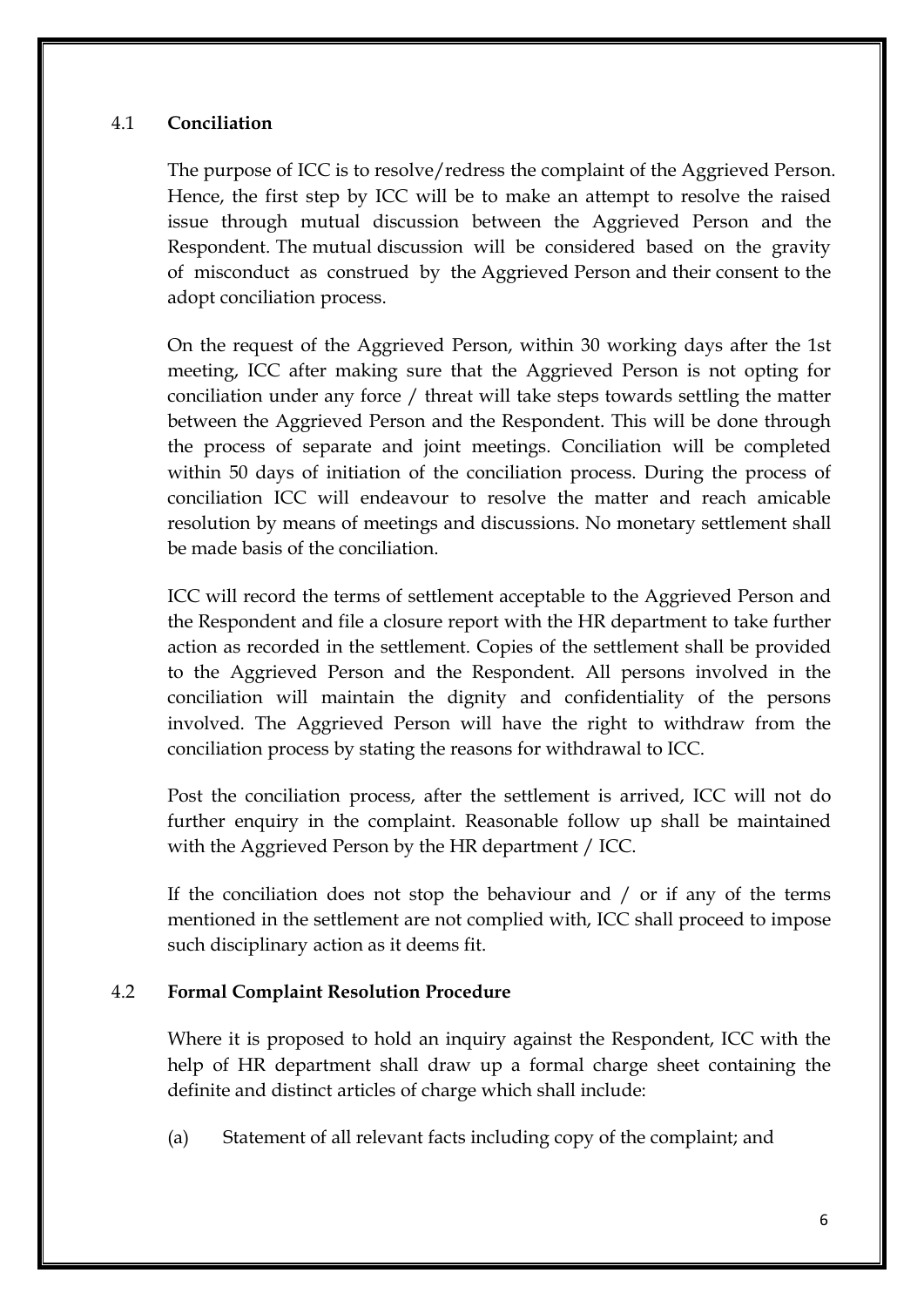(b) Supporting documents by which and / or a list of witnesses by whom the article of charge are proposed to be sustained.

ICC shall hand over the statement of charges to the Respondent within 7 working days of its receipt and give the Respondent an opportunity to submit a written explanation within 10 days of receipt of the complaint. ICC shall have right to terminate inquiry proceedings or pass ex-parte decisions if the Aggrieved Person or the Respondent, without sufficient cause, fail to present themselves before ICC for three consecutive hearings convened by ICC. Such decision can be taken by ICC by giving notice of 15 days in advance.

## **4.3 Steps during Inquiry**

- (a) ICC will organize a meeting with the Aggrieved Person to enquire into the matter and intimate date, time, and place of enquiry to all relevant persons.
- (b) At the commencement of the inquiry ICC members will explain to the Aggrieved Person and the Respondent the procedure which will be followed for the inquiry. The inquiry shall be conducted in line with the principles of natural justice.
- (c) At the first meeting, ICC members shall hear the Aggrieved Person and record the complaint. The Aggrieved Person can also submit any corroborative material with a documentary proof, oral or written material to substantiate the complaint.
- (d) Thereafter the Respondent shall be called for a deposition before ICC and an opportunity will be given to him / her to give an explanation. It shall be recorded by the Committee.
- (e) The Aggrieved Person shall be provided with a copy of the written explanation submitted by the Respondent.
- (f) If the Aggrieved Person or the Respondent desires any witness or witnesses to be called, they shall communicate the names of such witness in writing to ICC. The Committee shall call upon witnesses mentioned by both the parties after ascertaining their relevance to the case.
- (g) If the Aggrieved Person and Respondent desire to tender any documents by way of evidence before ICC, they shall supply original scanned/photocopy copies of such documents. Both shall affix their signature on the respective documents to certify these to be original copies.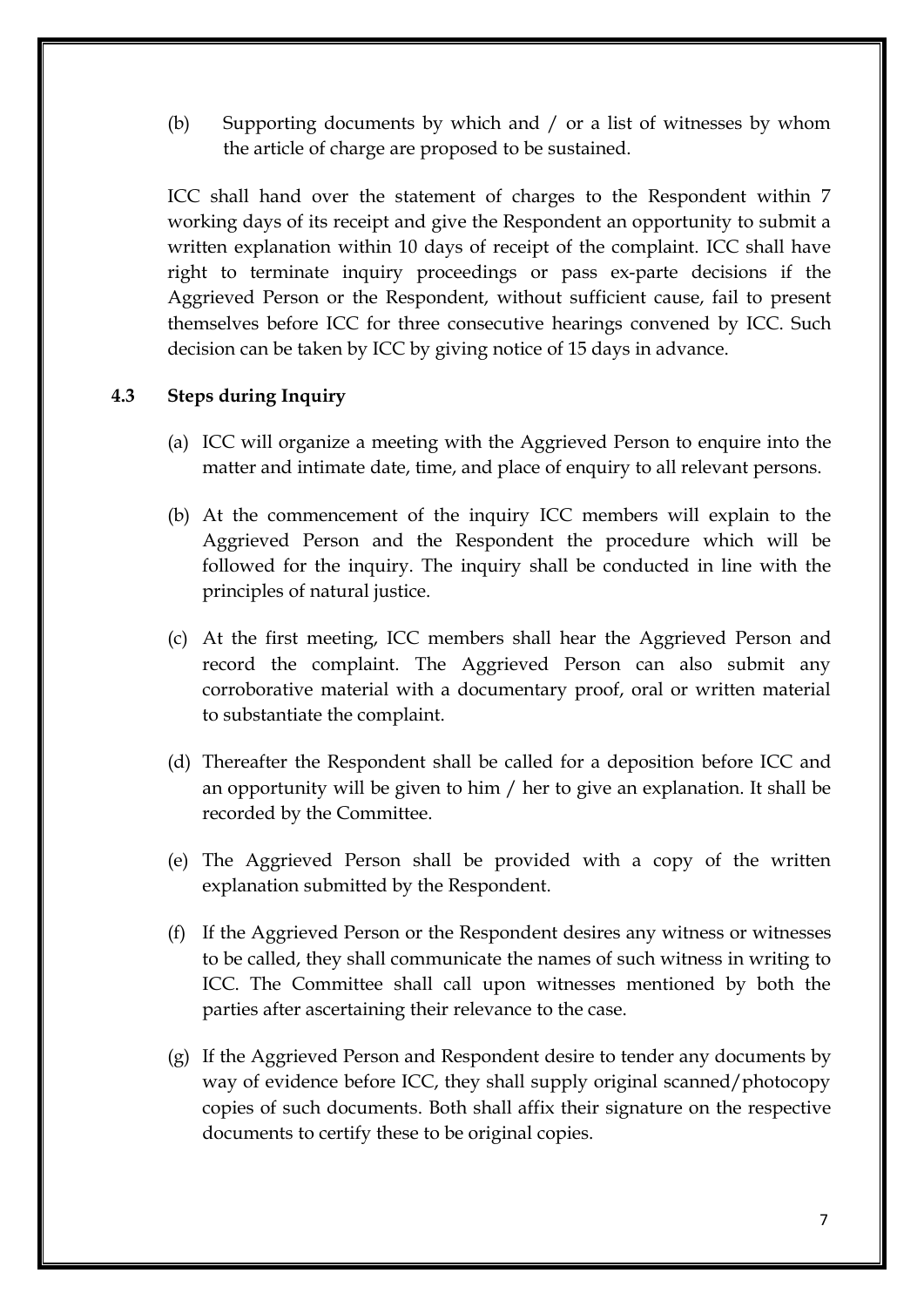- (h) ICC will provide every reasonable opportunity to the Aggrieved Person and to the Respondent, for putting forward and defending their respective cases in the best possible way via examination of witnesses and cross examination.
- (i) ICC would be free to obtain/summon/enforce through the HR department and or from the concerned department such information in the form of written communication, witnesses, previous records, and data of the concerned / relevant employees which may be helpful for the inquiry. All employees of Ujaas should cooperate with ICC in this regard. ICC can request external persons significant to the complaint to appear before it. ICC will have the right to ask any of the employees, vendors, contractors, agents, suppliers, consultants, retainers, probationers, trainees, apprentices or any such persons to appear before it.
- (j) Respect of all the persons involved and confidentiality would be maintained throughout the inquiry. Likewise the Aggrieved Person as well as the persons going through the process of an inquiry must maintain confidentiality of the matter.
- (k) The venue of the inquiry should as far as practicable and be as per the convenience of the Aggrieved Person.
- (l) The inquiry shall be conducted in the language understood by the Aggrieved Person and the Respondent but the same would be recorded in the official language i.e. English.
- (m) All proceedings of ICC will be recorded in writing. ICC and individuals shall endorse their respective statements as token of authenticity. In case of refusal to endorse the same by either party the endorsement shall be made by the presiding officer with appropriate remarks.
- (n) The conciliation process and inquiry will be done simultaneously and will be completed within 90 days. During the inquiry ICC may give directions relating to procedure that, in its opinion, will reduce the delay and will help to achieve a prompt hearing of the complaint.
- (o) ICC shall forward a copy of the findings of the inquiry to the HR department for further action.
- (q) ICC shall share a copy of the findings of the inquiry with the Aggrieved Person and the Respondent.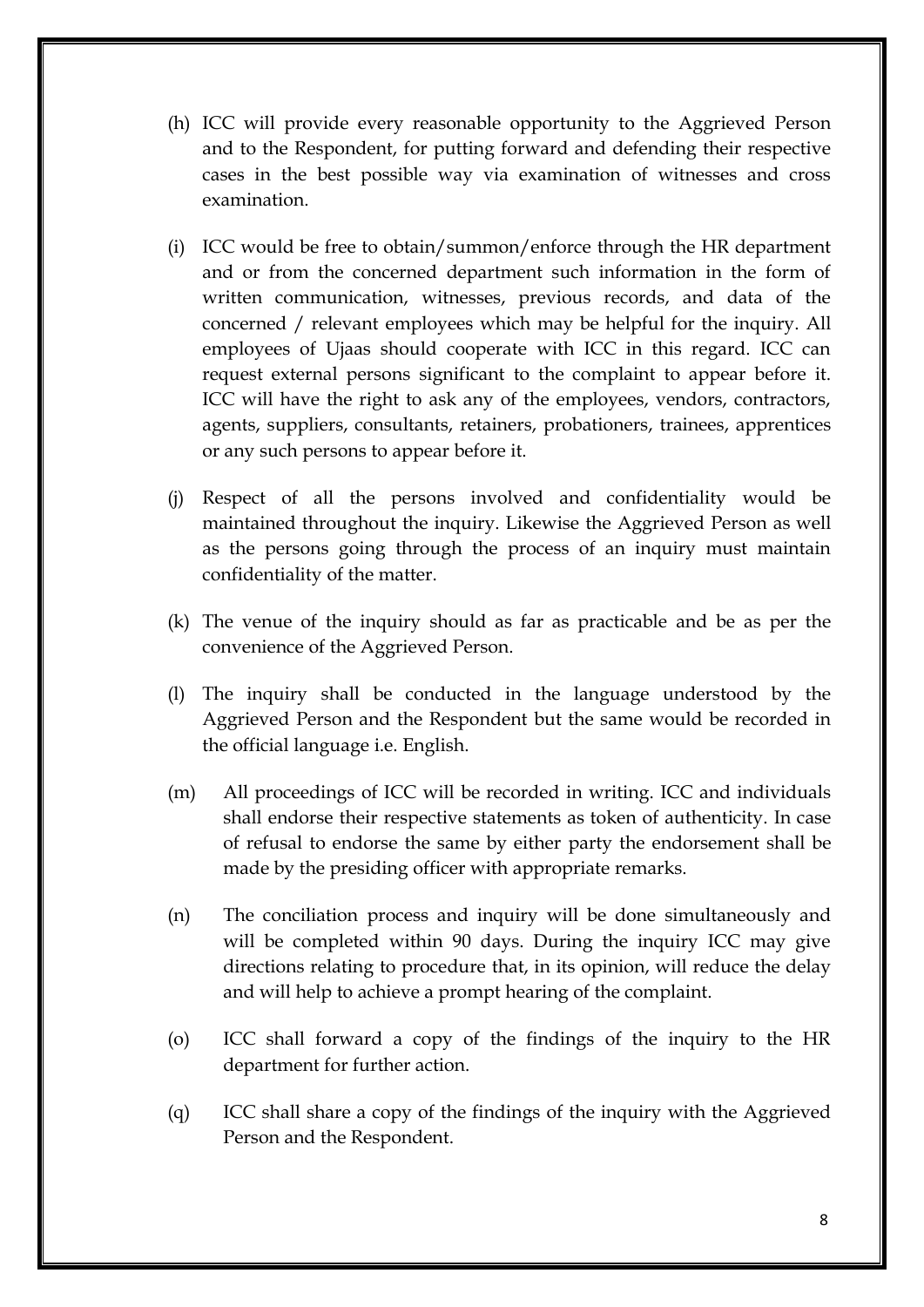- (r) ICC shall keep complete and accurate documentation of the complaint, its inquiry and the decision thereof. The incident would be documented in both the Aggrieved Person and the Respondent's files with the full report of ICC.
- (s) The Management shall implement the interim recommendations of ICC and send a report of the implementation to ICC.
- (t) In the event, the complaint does not fall under the purview of sexual harassment; the same would be dropped by ICC after recording the reasons thereof.
- (u) At any stage of the inquiry legal practitioners shall not be allowed to represent for any of the parties before ICC.
- (v) During the inquiry, a minimum of three members of ICC including the Presiding Officer shall be present.

# 4.4 **Interim Recommendations by ICC**

During the pendency of an inquiry, ICC may recommend to the Management:

- (i) transfer either the Aggrieved Person or the Respondent;
- (ii) grant leave to the Aggrieved Person (this leave would be in addition to the one is they are already entitled);
- (iii) restrain the Respondent from reporting on the work performance or confidential report of the Aggrieved Person and assign the same to another officer;
- (iv) restrain the transfer of the Aggrieved Person to any other place if she does not opt for such transfer;
- (v) issue a restraint order to warn the Respondent that any attempt on his part, or by person(s) acting on his behalf, to contact or influence, or intimidate, or exert pressure on the complainant or witnesses may prove prejudicial to his case; and
- (vi) person charged with sexual harassment to be kept away from work or sent on transfer till the time such enquiry is completed to avoid tampering of documents, pressure on the witnesses and the Aggrieved Person.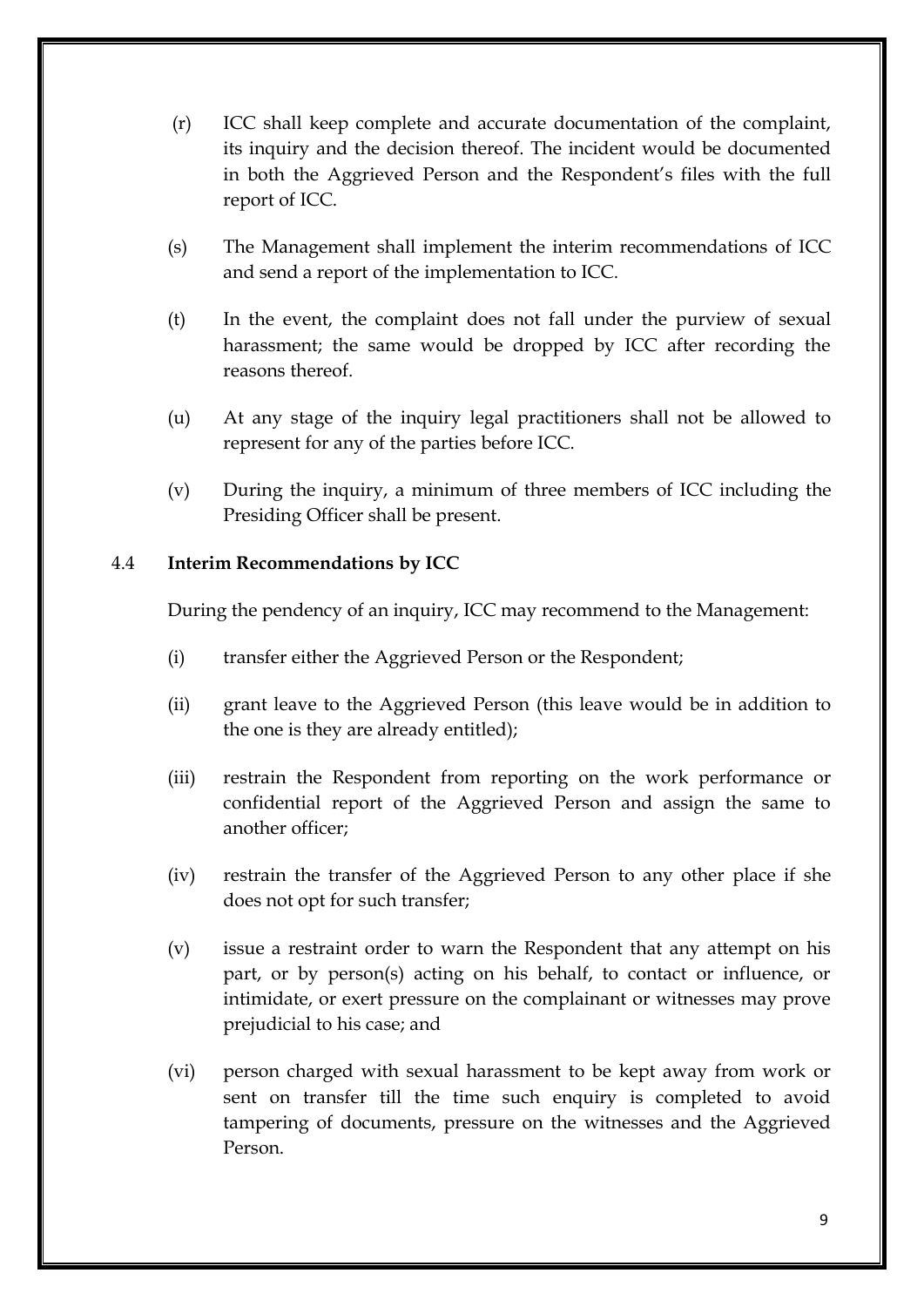ICC will recommend the above mentioned after considering and determining the totality of the circumstances.

# 4.5 **Final Recommendations by ICC**

If the charges are proved against the Respondent, the ICC may make the following recommendations to the Management:

- (a) Initiate disciplinary action against the Respondent in accordance with the policy of the company including this Policy.
- (b) Deduction of sum from salary or wages of the Respondent as it may consider appropriate to be paid to the Aggrieved Person. In case deduction from salary / wages is not possible due to absence or cessation from employment, Respondent can be directed to pay the amount to the Aggrieved Person.

#### 4.6 **Determination of damages**

The determination of damages shall be based on the following factors:

(i) mental trauma, pain, suffering and emotional distress caused to the Aggrieved Person;

- (ii) Loss in career opportunity due to incident of sexual harassment; and
- (iii) Medical expenses incurred by the Aggrieved Person for physical and psychiatric treatment.

In addition to the above mentioned points income and financial status of the Respondent and feasibility to pay in lump-sum or installments shall be taken into account.

The Management shall act upon the final recommendations of ICC within 60 days of its receipt.

In all situations, behaviour of the Respondent will be strictly monitored by ICC and by the HR department during the post inquiry phase. The above disciplinary mechanism would be used judiciously to ensure fair and healthy working environment within the organization and keep up the high morale of the employees.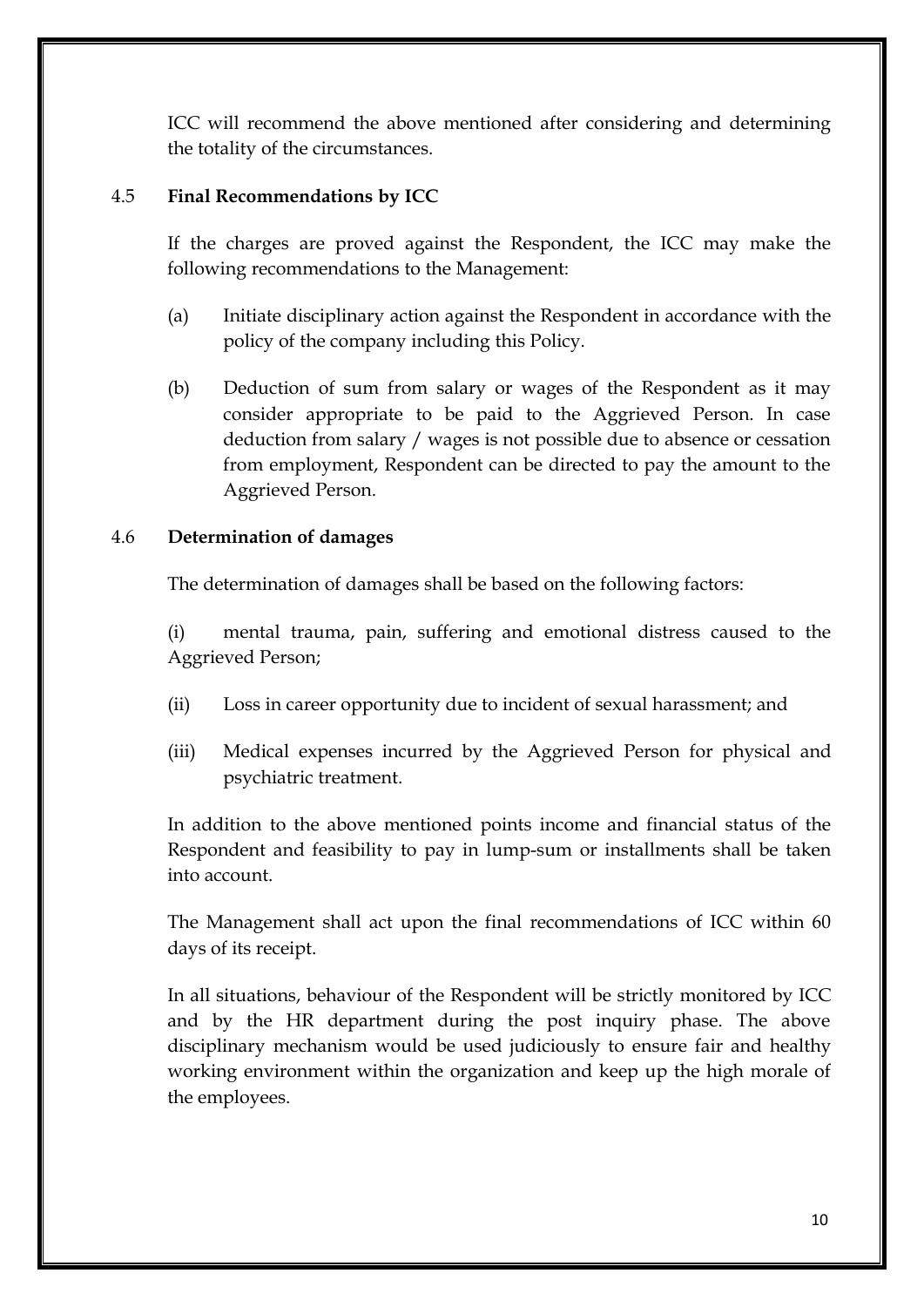#### 5. **DISCIPLINARY ACTION**

The disciplinary action shall be recommended by ICC and will be imposed by the management based on severity of harassment and its impact on the Aggrieved Person. It could be either one or combined actions as given below:

- (a) written apology;
- (b) warning and taking a written bond of good conduct;
- (c) reprimand or censure;
- (d) withhold promotion till such period mentioned;
- (e) withhold pay rise or increments of pay till such period mentioned;
- (f) termination from service;
- (g) undergo counseling session;
- (h) perform Community service;
- (i) compel the Respondent to pay a reasonable amount of compensation to the complainant. Deduction of sum from salary or wages of the Respondent as it may considered appropriate by the Management to be paid to the Aggrieved Person. In case deduction from salary / wages is not possible due to absence or cessation from employment, Respondent can be directed to pay the amount to the Aggrieved Person; and
- (j) where an outsider is the perpetrator in addition to assisting the Aggrieved Person to initiate action under the IPC or any other law for the time being in force, the Management shall also pass and implement necessary orders restricting the perpetrator's entry into the premises and forewarn them of criminal/legal action in case any trauma or threat is caused to the Aggrieved Person.

#### 6. **APPEALS**

In case of any decision by ICC is not acceptable to the Aggrieved Person or Respondent, they shall be given an opportunity to represent the case to ICC inperson and the same shall be recorded. The decision arrived at thereafter by the presiding officer of ICC shall be final and binding to both and shall be implemented by HR. They could further appeal to a court or tribunal as per the law within a period of 90 days.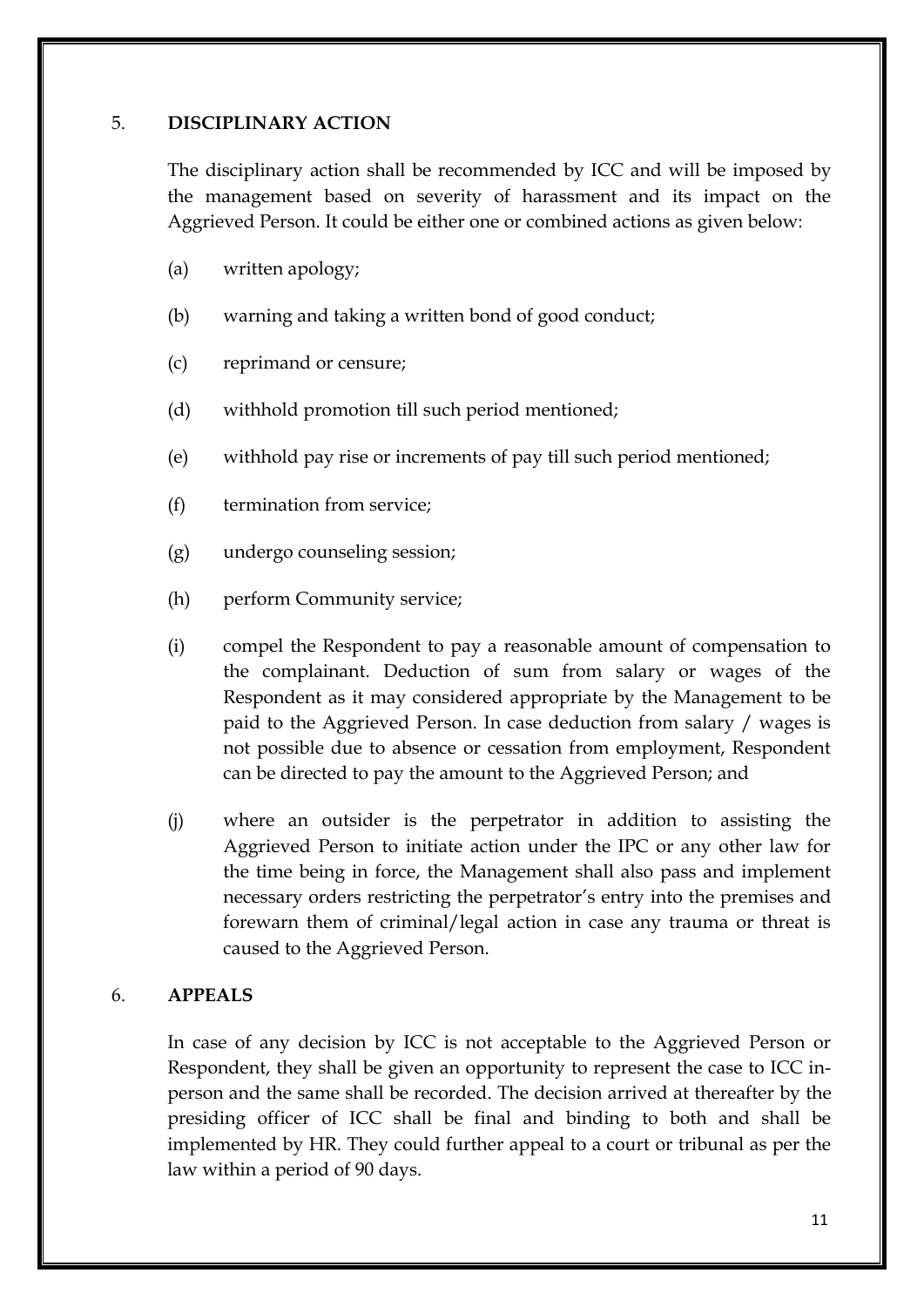# 7. **FALSE AND MALICIOUS COMPLAINTS**

The Company is strongly opposed to misuse of this Policy. Therefore both Aggrieved Person and the Respondent must be prepared to go through a fair process of inquiry by ICC.

In case ICC comes to a conclusion that complaint is found to be done and supported with malicious intent by the Aggrieved Person and witnesses respectively, done and supported knowing that it is false or if the Aggrieved Person and / or witnesses produced forged or misleading evidence/documents, ICC will recommend suitable action to the Management to prevent recurrence and others are deterred from raising complaints in bad faith. The Aggrieved Person and / or witnesses will be liable for appropriate disciplinary action by the Management.

However mere inability to substantiate a complaint or provide adequate proof will not mean that the complaint is false. Malicious intent on the part of the complainant and witnesses shall be established after an inquiry by the Management as per the code of conduct of the Company before any action is recommended against them.

## 8. **MANAGEMENT RESPONSIBILITIES**

It is the responsibility of the management to:

- (a) provide a safe working environment at the workplace which shall include safety from the persons coming into contact at the workplace;
- (b) display at any conspicuous place in the workplace' the penal consequences of sexual harassment; and the order constituting ICC;
- (c) declare names and contact details of all members of ICC;
- (d) organize workshops and awareness programs at regular intervals for sensitizing the employees with the provisions of the 2013 Act and orientation/capacity building programs for the members of ICC;
- (e) provide necessary facilities to ICC for dealing with the complaint and conducting an inquiry;
- (f) assist in securing the attendance of Respondent and witnesses before ICC and make available such information to ICC in context of the complaint;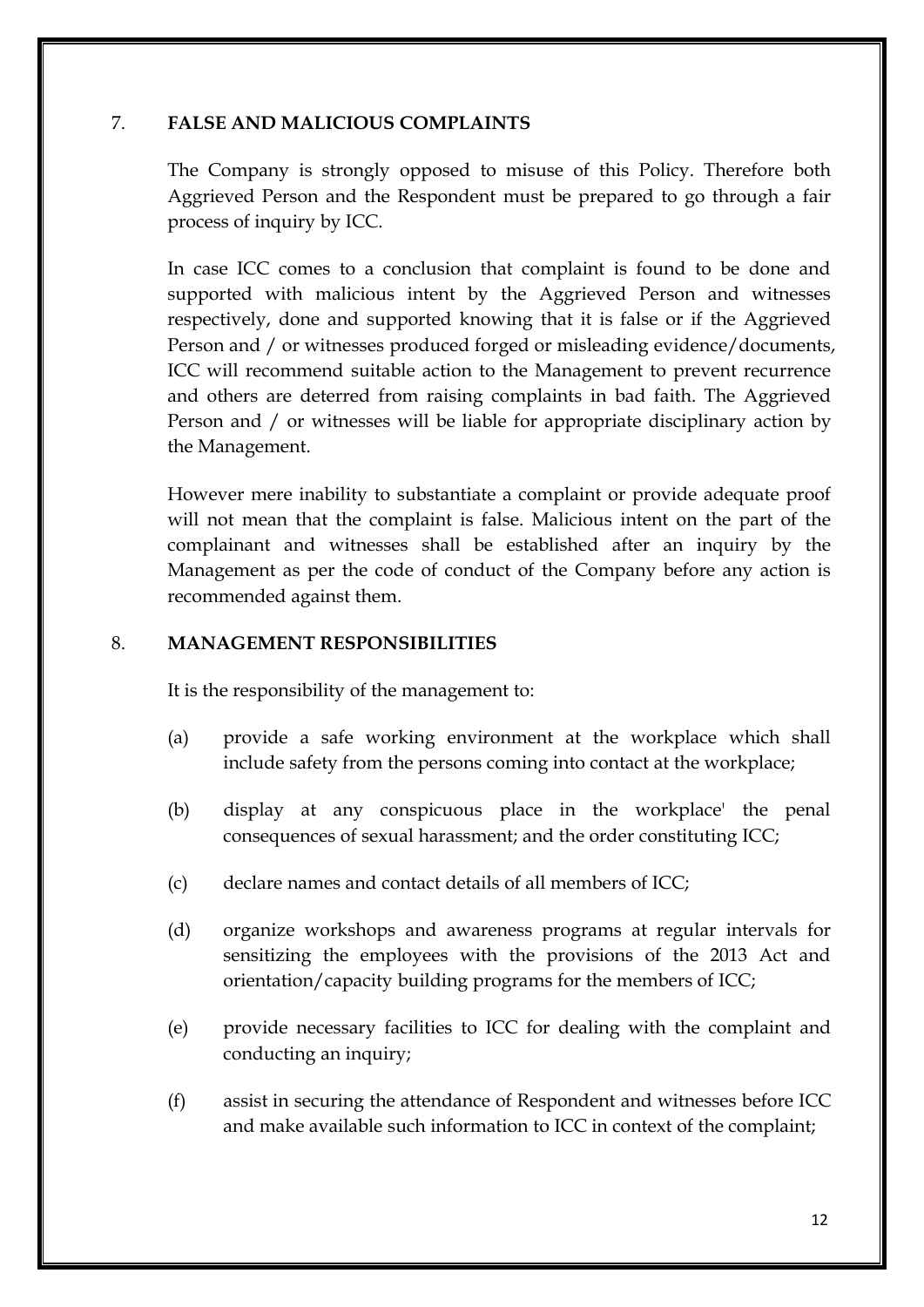- (g) provide assistance and initiate action to the Aggrieved Person if they so choose to file a complaint against the Respondent in relation to the offence under the IPC or any other law for the time being in force;
- (h) treat sexual harassment as misconduct under the code of conduct and initiate action for such misconduct;
- (i) monitor the timely submission of annual reports by ICC to the Management; and
- (j) on the recommendations of ICC and the HR department, the management will seek appropriate expert advice and arrange for help and support for the Aggrieved Person in the form of counseling and / or medical attention.

#### 9. **NO RETALIATION**

There is zero tolerance to retaliation against the Aggrieved Person and all others who report such misconduct. Any act of retaliation should be reported to the Management. Appropriate steps will be taken to ensure that retaliation will not be done against any complainant or person who, in good faith, has participated in or provided information pertaining to incident/s of sexual harassment, regardless of whether the complaint was upheld. Individuals engaging in retaliatory conduct will be subject to disciplinary action by the Management.

#### 10. **CONFIDENTIALITY**

Publication, communication or information to public and media in any manner contents of the complaint, identity and addresses of the Aggrieved Person, Respondent and witnesses, information related to conciliation or inquiry proceedings, recommendations by ICC, and action taken by the employer shall not be done and shall be treated as confidential. Information may be disseminated regarding justice to Aggrieved Persons under this Policy without disclosing name, address, identity, or any other particulars leading to identification of the persons involved.

The company shall recover a sum of five thousand rupees as penalty from any person who violates the confidentiality obligation under this policy, apart from other disciplinary actions.

#### 11. **YOUR RESPONSIBILITY**

You must ensure that you read, understand and comply with this Policy at all times.